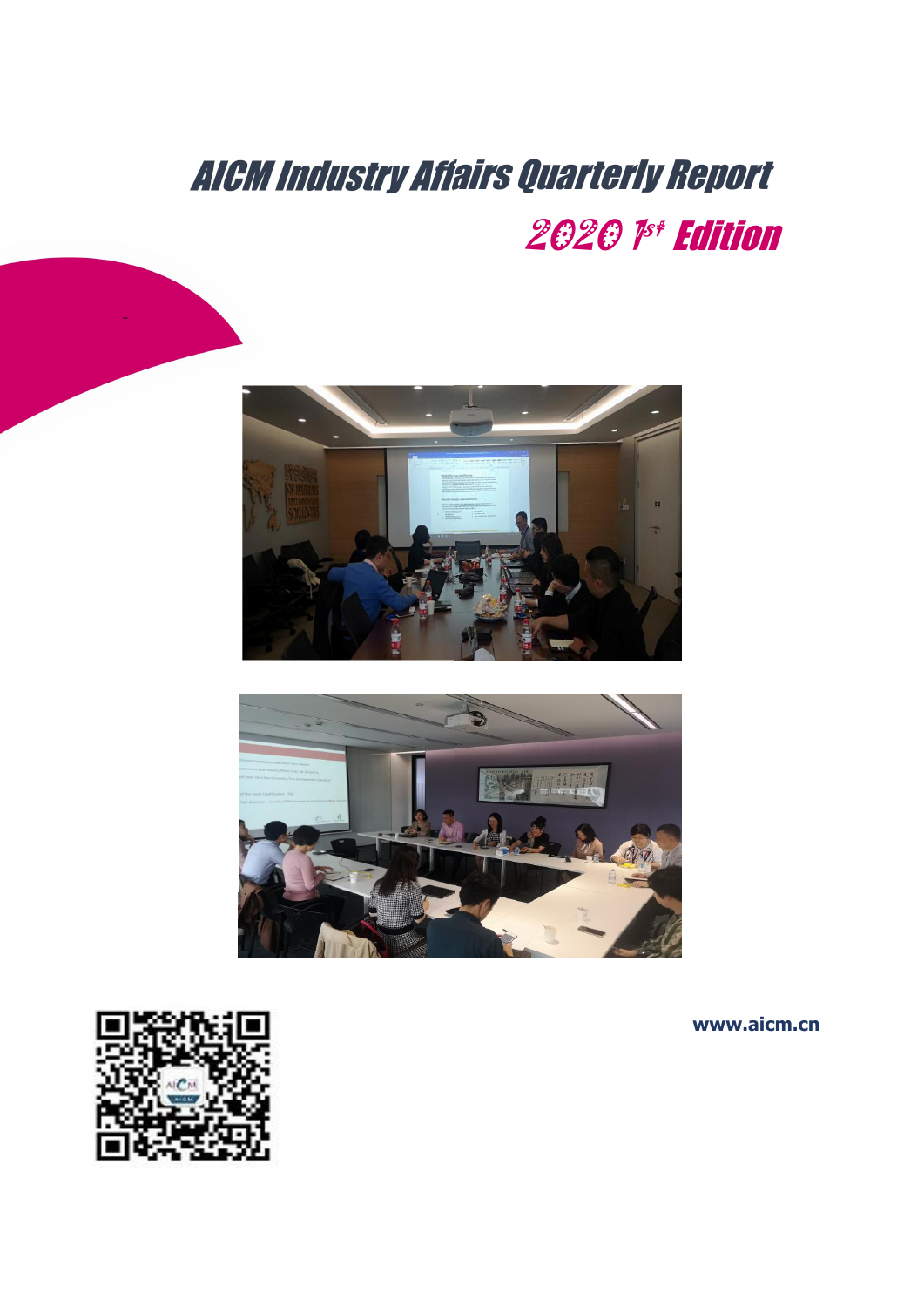# **Disclaimer:**

We have made every effort to ensure that the information in this document is accurate. However,we do not provide any form of guarantee for the accuracy, authenticity and legitimacy of the content. When quoting information related to important matters, the readers shallanalyze by themselves and make prudent judgment. For specific questions about any technical, legal or other matter, readers should consult a qualified professional.

# **Contents**

**A. Exploring New Momentum in New Industries and Upholding the General Principle of Seeking Progress while Maintaining Stability...............................................................................2** Abstract: China will set pillar industries and give them priorities of development and policy support according to the internal and external markets in different periods of economic development.......

**B. The CPC Central Committee Set the Tone and Made Deployment at Its Meetings.............4** Abstract:On February 12, the Standing Committee of the Political Bureau of the CPC Central Committee held a meeting which gave priority to efforts including maintaining stable economic performance and social harmony and stability, reaching the targets and fulfilling the missions...

**C. Full Resumption of Work: Challenges and Solutions.............................................................4** Abstract: According to An Academic Center for China's Economic Practice and Thinking, Tsinghua University (hereinafter referred to asACCEPT Institute), China's economic growth rate may be between 5.3% and 5.9% in 2020.....

## **D. Accelerating the Modernization of the Management System and Capacity in Safety Production of Hazardous Chemicals.............................................................................................6**

Abstract: The failure to implement the enterprises' accountability for safe production is the main cause of hazardous chemical accidents. In order to comprehensively improve the level of safe production of hazardous chemicals, we must strengthen the accountability of enterprises

### **E.Notification for foreign colleagues entering China................................................................8**

Abstract:Foreign colleagues entering China should fill in the "entry health declaration card" and subject to temperature check and medical inspection by Customs and local authorities. People who is a close contact or found to have fever, cough and other symptoms must cooperate with the local government for investigation and further arrangement.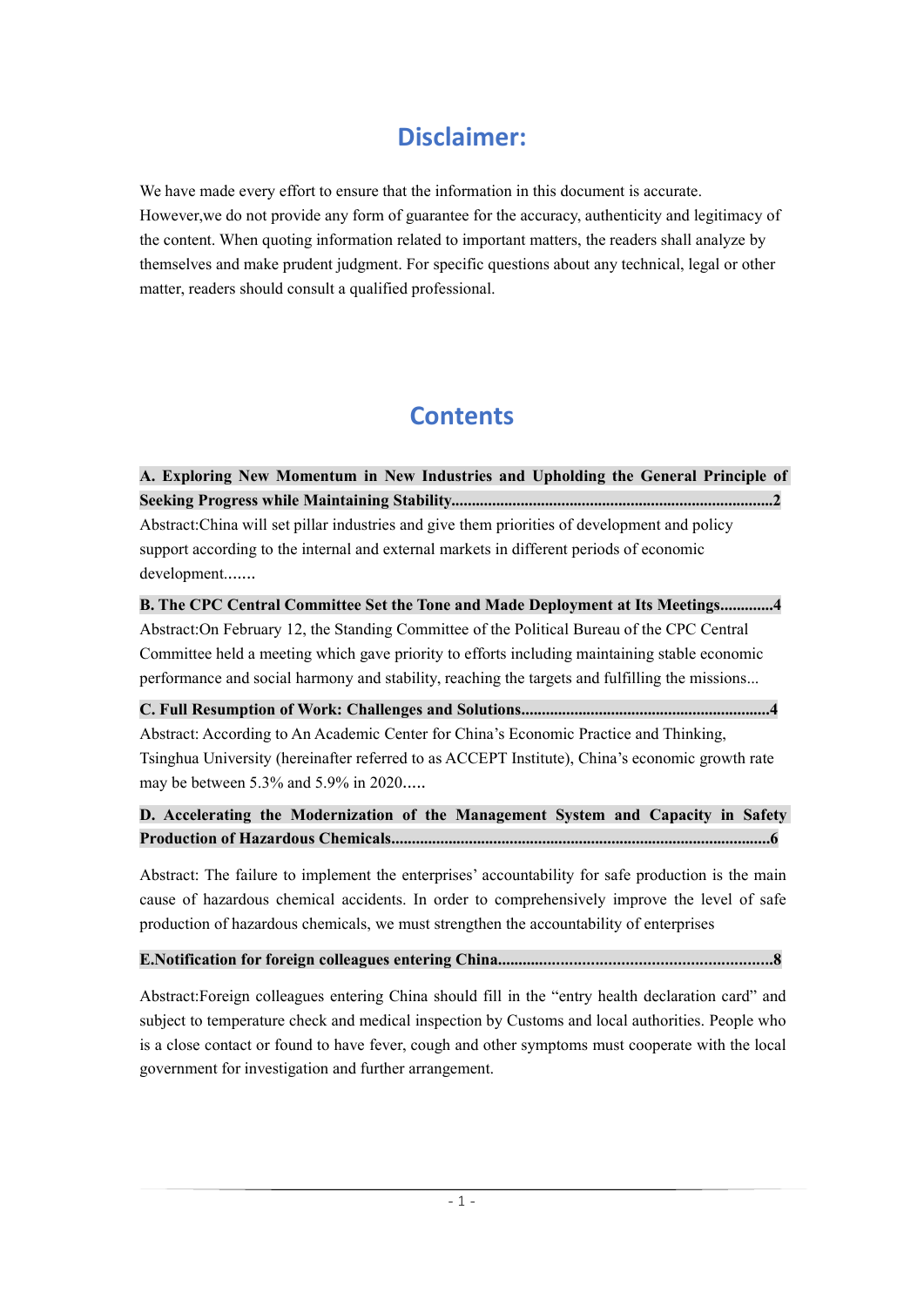# **A. Exploring New Momentum in New Industries and Upholding the General Principle of Seeking Progress while Maintaining Stability**

China will set pillar industries and give them priorities of development and policy support according to the internal and external markets in different periods of economic development. In the past, China's economy was driven by different pillar industries in different development stage. For example, the light industry and textile in the early days of opening up to the outside world represented the pillars.That's the same goes for the energy and chemical industry and the auto industry in the medium-term of economic development, as well as the real estate in recent years. Recently, people from China's economic circle have different views on what is new pillar industry. Some people advocated that the Three New Industries, namely new materials, new energy and new technologies should be considered as new pillars. However, some think that this concept is too old and too general, and it should be more specific.The new pillar industries should be the artificial intelligence, 5G commerce, semiconductors, energy conservation and environmental protection, etc. For example, in general, given that the new intelligence will be widely applied in household articles in the future, the semiconductor industry market will expand more than 10 times.<br>Others have suggested that new industries should not refer only to emerging industries. More

importantly, the original pillar industries may become new pillars after being upgraded, such as new energy vehicle industry. Apart from buses and official vehicle, there are as many as 200 million private cars in China. Therefore, the automobile market is still large and can be promoted as a new pillar industry.

The new pillar industries can create new momentum for economic growth.However, according to the latest views from the economic circle, not only new industries, but also service industry can create new momentum, which should be written in the report on the work of government.

Economists who hold this view believe that, last year, China's economy was mainly driven by consumption, stabilizing its growth even in the face of economic downturn. However, since China's service industry accounted for more than 50% of GDP for the first time in 2015, China has entered into a period of service economy. Emerging industries will definitely be flourishing and will become the main force driving the economy growth sooner or later. Therefore, it is necessary and possible to define consumer service as one of the new momentum. (From Political and Economic Trends 200114)

#### **B.The CPC Central Committee Set the Tone and Made Deployment at Its Meetings**

On February 12, the Standing Committee of the Political Bureau of the CPC Central Committee held a meeting which gave priority to efforts including maintaining stable economic performance and social harmony and stability, reaching the targets and fulfilling the missions set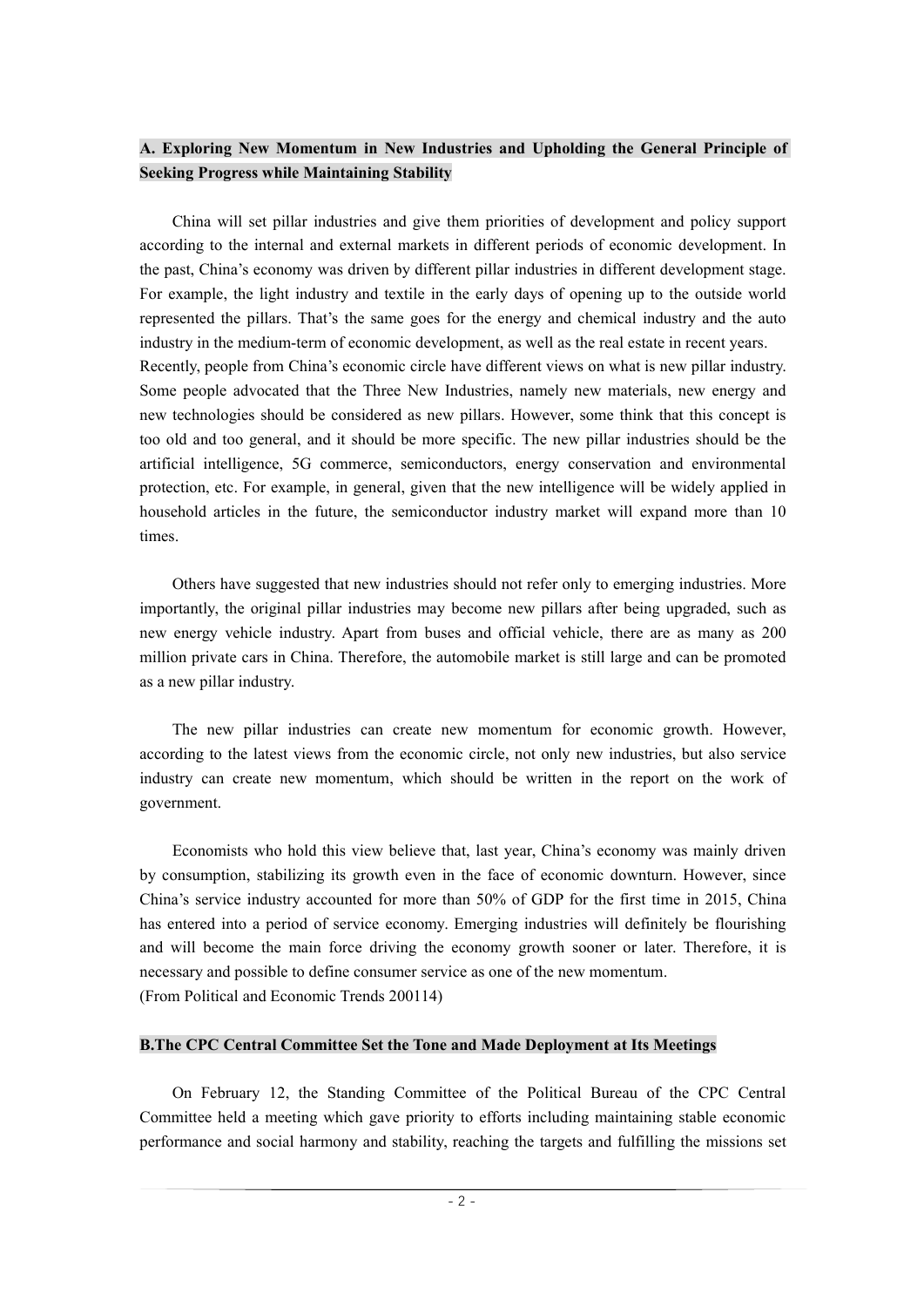by the Committee. The attitude towards the 2020 targets and tasks, to a certain extent, determines the layout of policy to deal with the impact of the epidemic.

It has been clear that in the GDP target for 2020 the growth rate will be reduced. But the point is how much it will be reduced.<br>(1) The Central Committee has made clear the impact of the epidemic on the economy: "The

epidemic has already had impacts on the macroeconomic performance" and "itwill continue for some time."

(2) According to the government authorities, the epidemic will have impacts on the economy mainly in the first quarter, and then the economy will recover after that.

The Central Committee and the government have clearly realized the impacts of the epidemic on the economy. At present, it is worth noting that, firstly, the epidemic will have impacts on the economy mainly in the first quarter, and secondly, the economy will subsequently recover.

Formulating Epidemic Prevention and Control Measures and Macro-control Policies According to Specific Conditions

The meeting on February 12 emphasized the goal of holistically preventing and controlling the epidemic while at the same time reaching the targets in terms of social and economic development. Besides, the epidemic prevention and control measures and macro-control policies were formulated according to different conditions, which can be summarized into the following aspects:

(1) Set Overall Plans in a Holistic Approach

Before and after mentioning the overall work plan in the next step, the work plan of non-epidemic prevention and control key areas as well as the strengthening of macro-control policies, the Communique of the February 12 Meeting emphasized the importance of taking a holistic approach to prevent and control epidemic and to achieve the social and economic development goals for four times.

(2) Formulating epidemic prevention and control strategies according to specific conditions in different regions:

Strengthen prevention and control in areas where the epidemic situation is extremely serious or where the risk is high.

Differentiated prevention and control strategies should be formulated with different grade standards in non-epidemic prevention and control key areas. Bias and extreme practices should be timely corrected to minimize the impact of epidemic prevention and control on production and people's lives.

(3)Formulating differentiated macro-control policies

The February 12 Meeting clearly defined the direction of "strengthening macro-policy adjustment and exploring and formulating corresponding policies and measures in response to the impact of the epidemic". We have further deployed differentiated policies in the following three areas. The policy support first of all should focus on areas where epidemic prevention and control are implemented and areas that are greatly affected by the epidemic, and secondly on the small and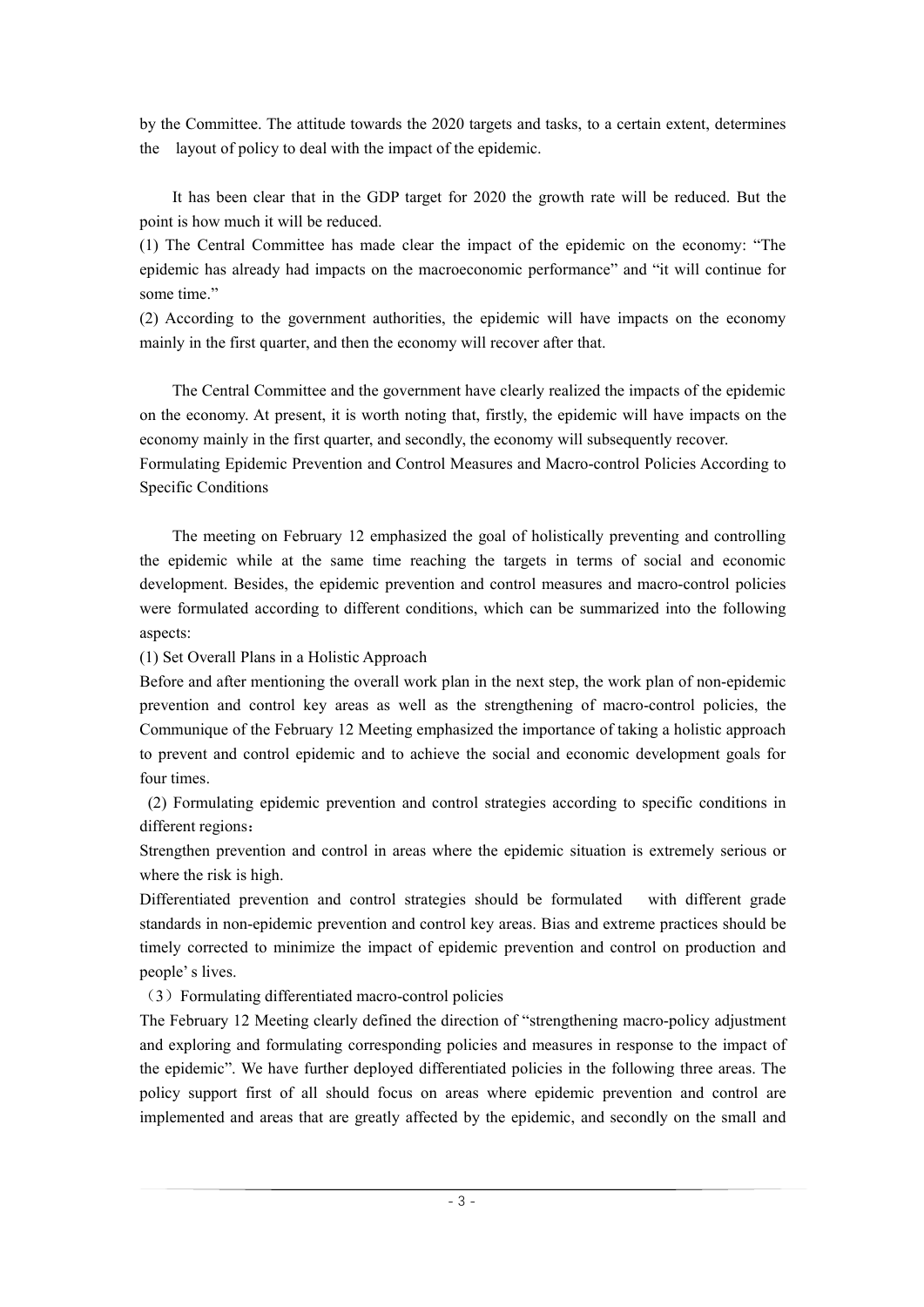medium-sized micro-enterprises as well as employment of the public. It should thirdly be focus on orderly pushing for work resumption and production.

(4)Actively Expanding Domestic Demand (Investment and Consumption) and Stabilizing Overseas Market Demand:

Investment: Focusing on key areas, optimizing the investment of special bonds of local governments, making good use of investment within the central budget, encouraging the private investment, and accelerating the construction of a number of major projects. 2. Consumption: Promoting the upgrading and expansion of service consumption, expanding the consumption of physical commodities, and accelerating the release of emerging consumption potential. 3. Overseas market demand: Supporting foreign trade enterprises to resume production as soon as possible, increasing trade financing support, and well-implementing major foreign investment projects .

(From Political and Economic Trends 200218)

#### **C. Full Resumption of Work: Challenges and Solutions**

According to An Academic Center for China's Economic Practice and Thinking, Tsinghua University (hereinafter referred to as ACCEPT Institute), China's economic growth rate may be between 5.3% and 5.9% in 2020, depending on how long the epidemic period will continue. In the process of defeating the coronavirus, safe and smooth work resumption is more important than any fiscal and monetary stimulus policies.

Challenge 1: A large-scale rebound of the epidemic afterwork resumption. In order to avoid it, norms and standards for anti-infection economic activities must be introduced. It is suggested that the current community grid for epidemic prevention management mode should be applied into the workplace, and that the work and life of employees should be managed in a unified way.

Challenge 2: Local governments may have no intention of resuming work in order to avoid an increase in the number of epidemic cases.To avoid this kind of situation, it is necessary to make it clear to the local governments and the enterprises that as long as the epidemic prevention and control measures are strictly implemented during the period of work resumption, the local governments and the enterprises will not be held accountable for the new cases arising from it. At the same time, the higher level fiscal department will subsidize the isolation related losses incurred by the enterprises.

Challenge 3: The failure of key enterprises to resume work leads to the slowdown of other enterprises.

The government should sort out the key industrial chains and cover the bottom of some key shortage links, that is, the government promises to subsidize the production capacity that cannot be used in the end. In particular, priority should be given to two types of enterprises, one is those with export orders and export compliance pressure; another is those that is situated in a key industrial chain and supply chain in the world and produces supporting products for foreign-funded enterprises, as to ensure the safety of the supply chain to the greatest extent and prevent some countries from using the break of the supply chain as an excuse to transfer the manufacturing industry to other countries.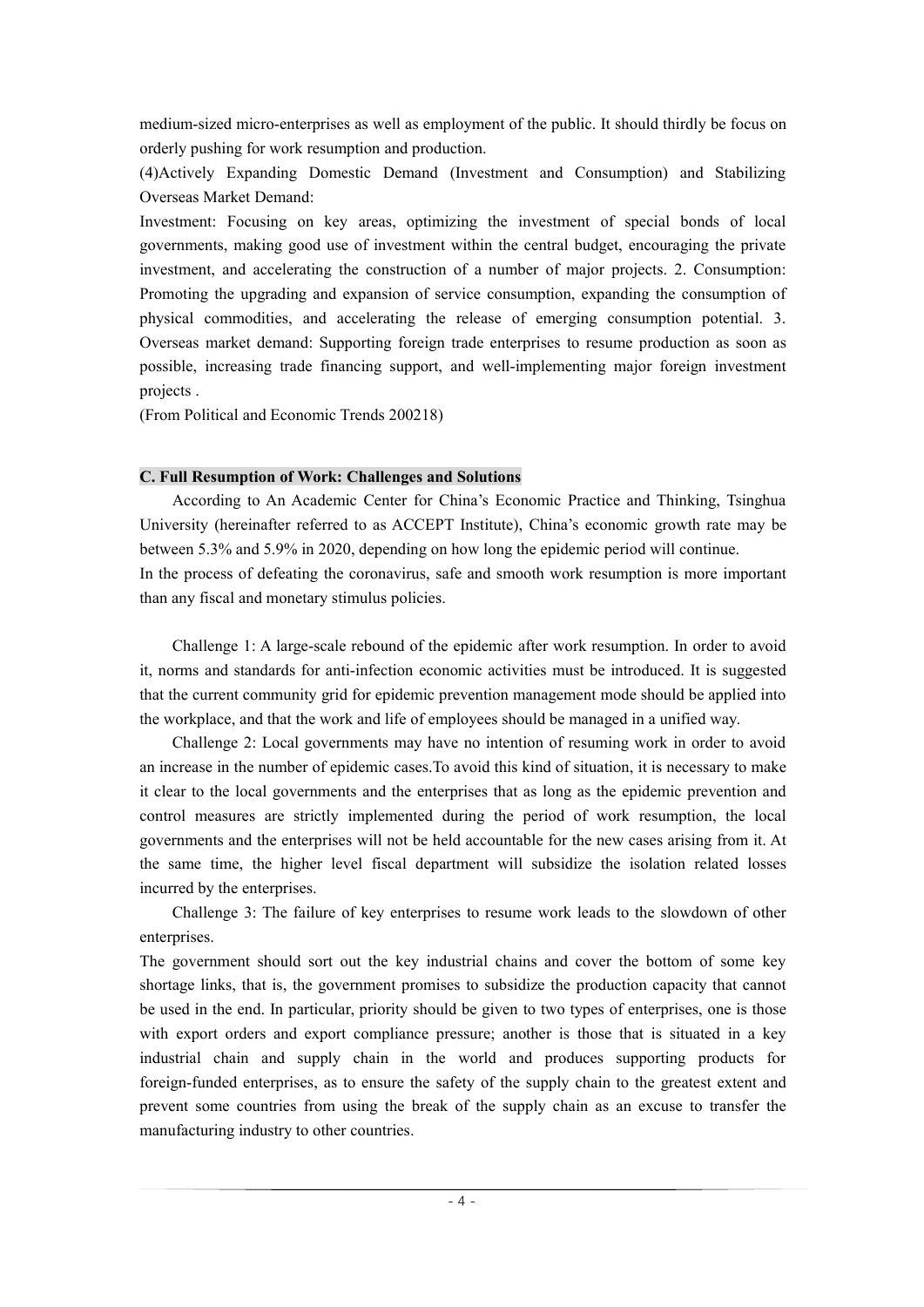Challenge 4: The public worries about being infected with the coronavirus after work resumption.

It is suggested that more specific statistics should be published to help the society understand the virus more comprehensively, rationally and objectively. For example, it is suggested to publish the mortality rate of people of all ages and people with different physical conditions. As the mortality rate of healthy adults infected with coronavirus is relatively low, the publication of relevant figures is conducive to the psychological comfort of large-scale workers returning to work.

Currently, the situation is getting better and better domestically. China has been strictly preventing and controlling the epidemic, and at the same time, it has been promoting the resumption of work and production in an orderly manner. After witnessing the process of China's resumption of production.

At the beginning of March, the resumption rate of central enterprises in China reached 91.7%, the operation rate of petroleum and petrochemical, communication, electric power, transportation and other industries exceeded 95%; the resumption rate of foreign enterprises in China exceeded 80%; the opening rate of big supermarkets reached 95%; the resumption rate of small and medium-sized enterprises exceeded 30%. The data also shows that in local areas, the overall return rate of companies in Guangdong has reached 82.5%, the return rate of foreign-funded enterprises in Zhejiang has exceeded 85%, and the return rate of Enterprises above the scale of the Yangtze River Delta integrated demonstration zone has reached 96.1%. The data strongly shows that China is steadily pushing forward the resumption of production.

(Partially from Full Resumption of Work: Challenges and Solutions by ACCEPT 20200222)

## **D.Accelerating the Modernization of the Management System and Capacity in Safety Production of Hazardous Chemicals**

"In order to strengthen the accountability of hazardous chemical enterprises,what effective measures will be taken"in accordance with the Opinions on Comprehensively Improving the Work of Safe Production of Hazardous Chemicals(《关于全面加强危险化学品安全生产工作的意见》)? —— a statement made by an official of Ministry of Emergency Management of the People's Republic of China at a press conference.

The official: The failure to implement the enterprises' accountability for safe production is the main cause of hazardous chemical accidents. In order to comprehensively improve the level of safe production of hazardous chemicals, we must strengthen the accountability of enterprises. Firstly, strengthening the rule of law. Actively research and amend the relevant provisions of the Criminal Law, and strictly implement the accountability. We will promote the formulation of laws related to the safety production and the transportation of hazardous goods, amend the Safety Production Law and the Safety Production License Regulations, and strengthen the rule of law. We will strictly implement the law enforcement publicity system, the law enforcement process record system and major law enforcement decisions legal review system, refine the standard of administrative penalty discretion for safety production, and strengthen precise and strict law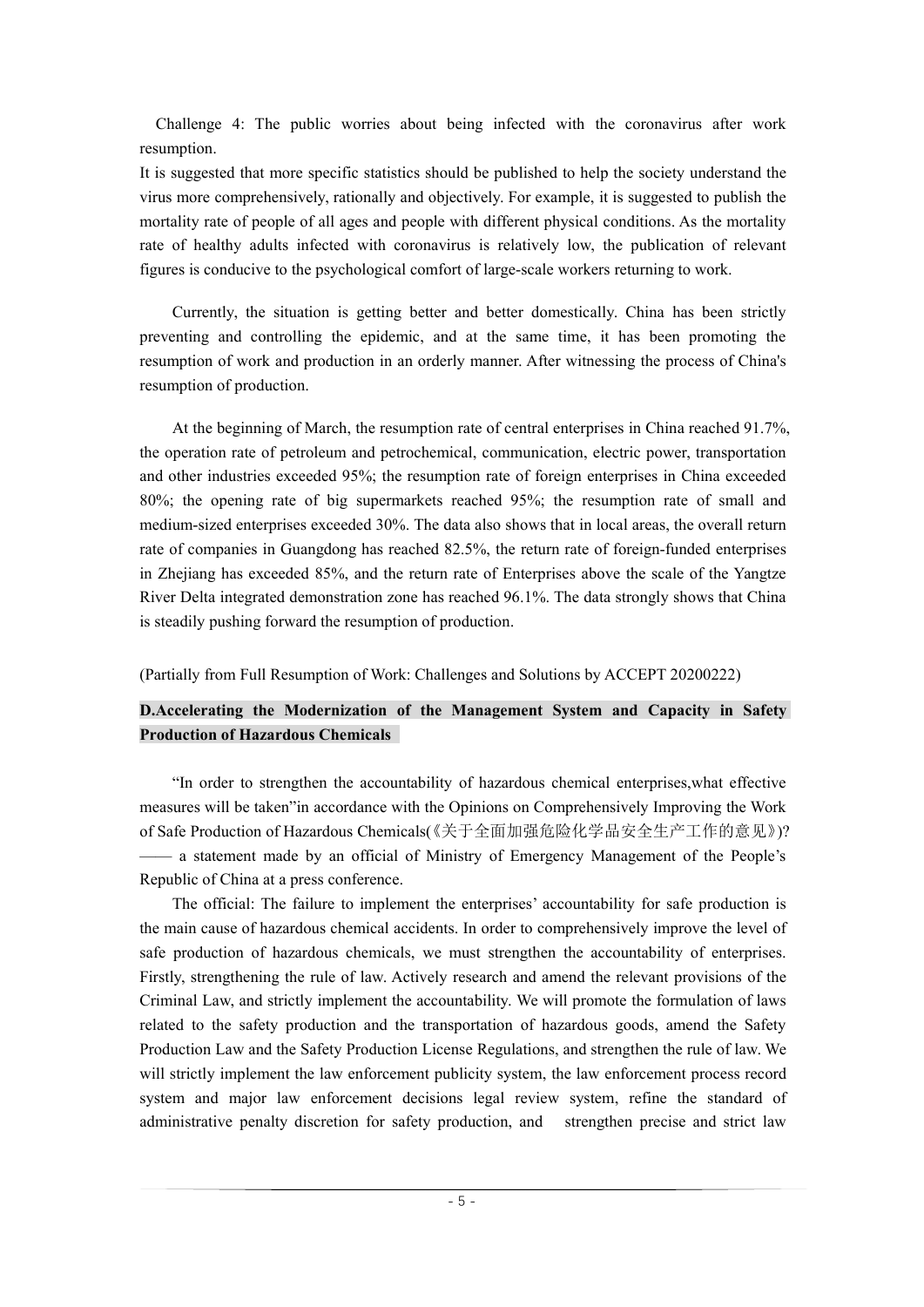enforcement. We will implement a reward system for employees, their families and the public who report hidden dangers in production in enterprises, and strictly investigate and deal with reported cases in accordance with the law. Secondly, further constraining the discreditable behaviors. The enterprise's person chiefly in charge (legal representative) of the hazardous chemicals production and storage must conscientiously fulfill his responsibilities and make safety commitments. For those who are subject to criminal punishment or dismissal for reasons of failing to perform their duties in safety production, they shall be banned from entering their jobs according to law. The enterprise management and technical teams must correspondingly perform their duties, so as to make sure everyone fulfill their responsibility and well finish their works. If the investigation and control of potential safety hazards are ineffective and the risk prevention and control measures are not implemented, the relevant person shall be investigated according to the regulations. For institutions or chief managers who intentionally evade or oppose safety production and environmental protection supervision, who give commands or operate in violation of regulations, that give rise to major potential safety hazards, and who change technological process in violation of regulations, destroy monitoring and control facilities, entrain dangerous goods, falsely report, hide, or conceal the truth, which lead to serious injury to the people or their property, shall be incorporated into credit records in accordance with laws and regulations. Disciplinary measures for dishonesty shall be strengthened and strict supervision shall be carried out. Thirdly, improving incentive measures. We will comprehensively promote the standardization of safe production in hazardous chemical enterprises. Under the same conditions, we will reduce the inspection frequency of primary and secondary standardization enterprises, and give priority to allowing such enterprises to expand production and capacity, enter the park, etc. For hazardous chemicals projects encouraged by the nation, the self-used advanced testing and inspection equipment for hazardous goods imported within the total investment shall be exempted from import duties in accordance with the current policies and regulations. We will implement the referential policies of the credit of enterprise income tax for investment in special equipment for safety production. We will push hazardous chemical enterprises to establish an internal audit mechanism and a commitment system for production safety, improve their management and prevention mechanisms of risk classification control and hidden danger investigation, and incorporate those enterprises into the conditions for evaluating their grades of production safety standardization.

Source: the website of the Ministry of Emergency Management of the People's Republic of China

#### **E.Notification for foreign colleagues entering China**

Foreign colleagues entering China should fill in the "entry health declaration card" and subject to temperature check and medical inspection by Customs and local authorities. People who is a close contact or found to have fever, cough and other symptoms must cooperate with the local government for investigation and further arrangement. For those who are not coming from sensitive countries and have no abnormal physical condition and have residency or job in the province, health monitoring must be done well when they enter into their community or workplace. For people entering China for short-term period who have no residency job unit in the province, health monitoring shall be carried out by the hotel or host organization according to the local epidemic prevention and control policies and measure.